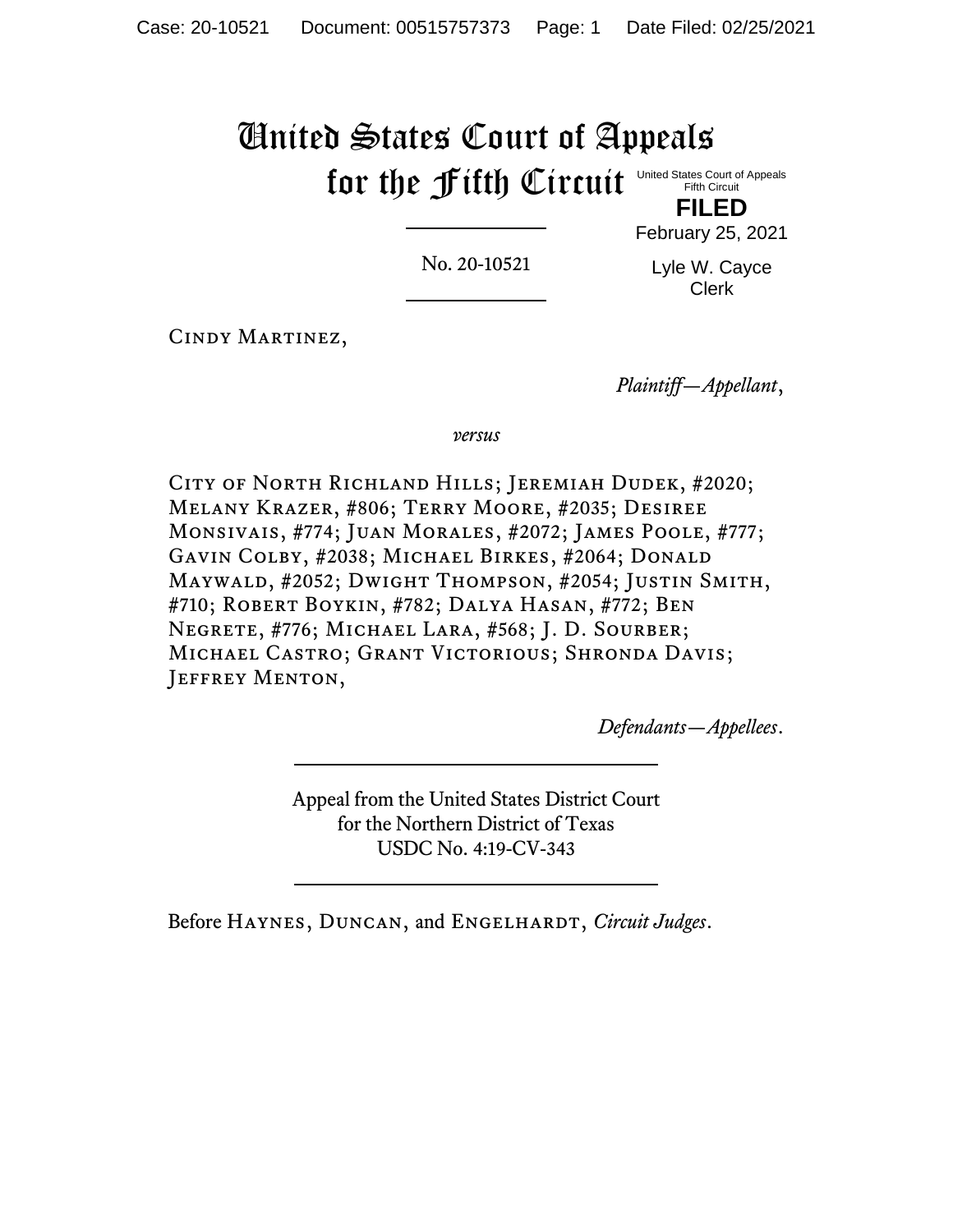# PER CURIAM:\*

Plaintiff–Appellant Cindy Martinez appeals the dismissal of her 42 U.S.C. § 1983 action against the City of North Richland Hills (City) and twenty detention officers<sup>1</sup> (Individual Defendants) for alleged violations of Section 504 of the Rehabilitation Act, Title II of the Americans with Disabilities Act, and the Fourteenth Amendment. The district court granted Appellees' motions to dismiss after finding that Martinez failed to state a claim. We affirm.

I

On November 27, 2017, Cindy Martinez was arrested and booked into the North Richland Hills Jail (the Jail) for charges that were later dismissed. In her operative complaint, Martinez alleges that when she was booked in jail, she had no injuries and was able to walk unassisted. Martinez is an epileptic, and upon arrival, she allegedly told Officer Jeremiah Dudek that due to her epilepsy, she is required to take medication to prevent seizures. Martinez alleges that she requested the Individual Defendants provide her with the medication she requires to prevent her seizures and they refused to provide her with medication, but "were aware of her epilepsy, seizures, and need for medication" due to a medical intake form.

Martinez alleges that on November 30, 2017, she had a seizure and fell to the floor at the Jail, fracturing her hip and femur. According to Martinez, the Individual Defendants did not document her seizure. Instead, they

<sup>\*</sup> Pursuant to 5TH CIRCUIT RULE 47.5, the court has determined that this opinion should not be published and is not precedent except under the limited circumstances set forth in 5TH CIRCUIT RULE 47.5.4.

<sup>&</sup>lt;sup>1</sup> Twenty North Richland Hills Detention Officers are named in the Second Amended Complaint: Michael Birkes, Robert Boykin, Ben Castro, Gavin Colby, Shronda Davis, Jeremiah Dudek, Dalya Hasan, Melany Krazer, Michael Lara, Donald Maywald, Jeffrey Menton, Desiree Monsivais, Terry Moore, Juan Morales, Ben Negrete, James Poole, Justin Smith, J. D. Sourber, Dwight Thompson, and Grant Victorious.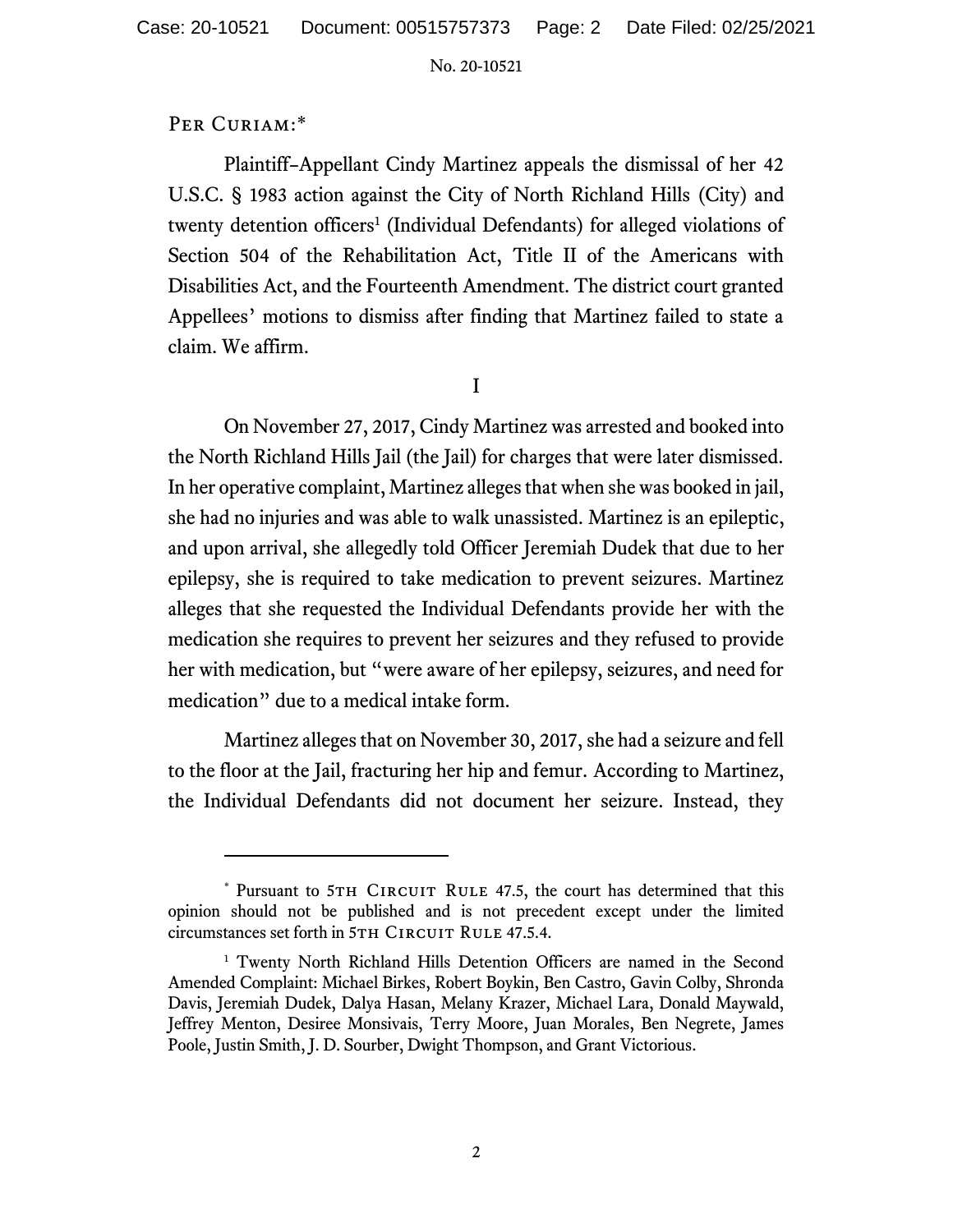transferred her to the Tarrant County Jail without disclosing that Martinez had been injured. Martinez alleges she was placed in a wheelchair and shortly thereafter she had another seizure. Martinez was booked into the Tarrant County Jail before she was transferred to the hospital. Martinez states that her fractures have forced her to use a walker and to undergo physical therapy and ongoing medical treatment.

On April 26, 2019, Martinez filed her original complaint against City for violations of Section 504 of the Rehabilitation Act, Title II of the Americans with Disabilities Act, and the Fourteenth Amendment for refusal to provide medication or medical assistance prior to and after the seizure and for refusing to document a medical emergency. She also alleged claims against Individual Defendants for violations of the Fourteenth Amendment because they refused to provide medical care before and after the seizure and refused to document a medical emergency, all with deliberate indifference. City and Individual Defendants filed Rule 12(b)(6) motions to dismiss. Martinez filed an amended complaint, adding defendants, but substantively leaving her complaint unchanged. Again, City and Individual Defendants filed motions to dismiss. Martinez was granted leave to amend her complaint yet again, adding only more individual defendants.

Individual Defendants filed a third Rule 12(b)(6) motion to dismiss Martinez's second amended complaint, alleging that Martinez failed to state a plausible claim for relief under 42 U.S.C. § 1983 and the Fourteenth Amendment, that her claims against Michael Lara in his individual capacity are redundant, and that the Detention Officers are entitled to qualified immunity. City also filed its third Rule 12(b)(6) motion to dismiss, alleging that Martinez failed to plead plausible claims for relief regarding all of her claims. After a response and reply, the district court issued an order and final judgment granting both motions to dismiss. Martinez timely appealed.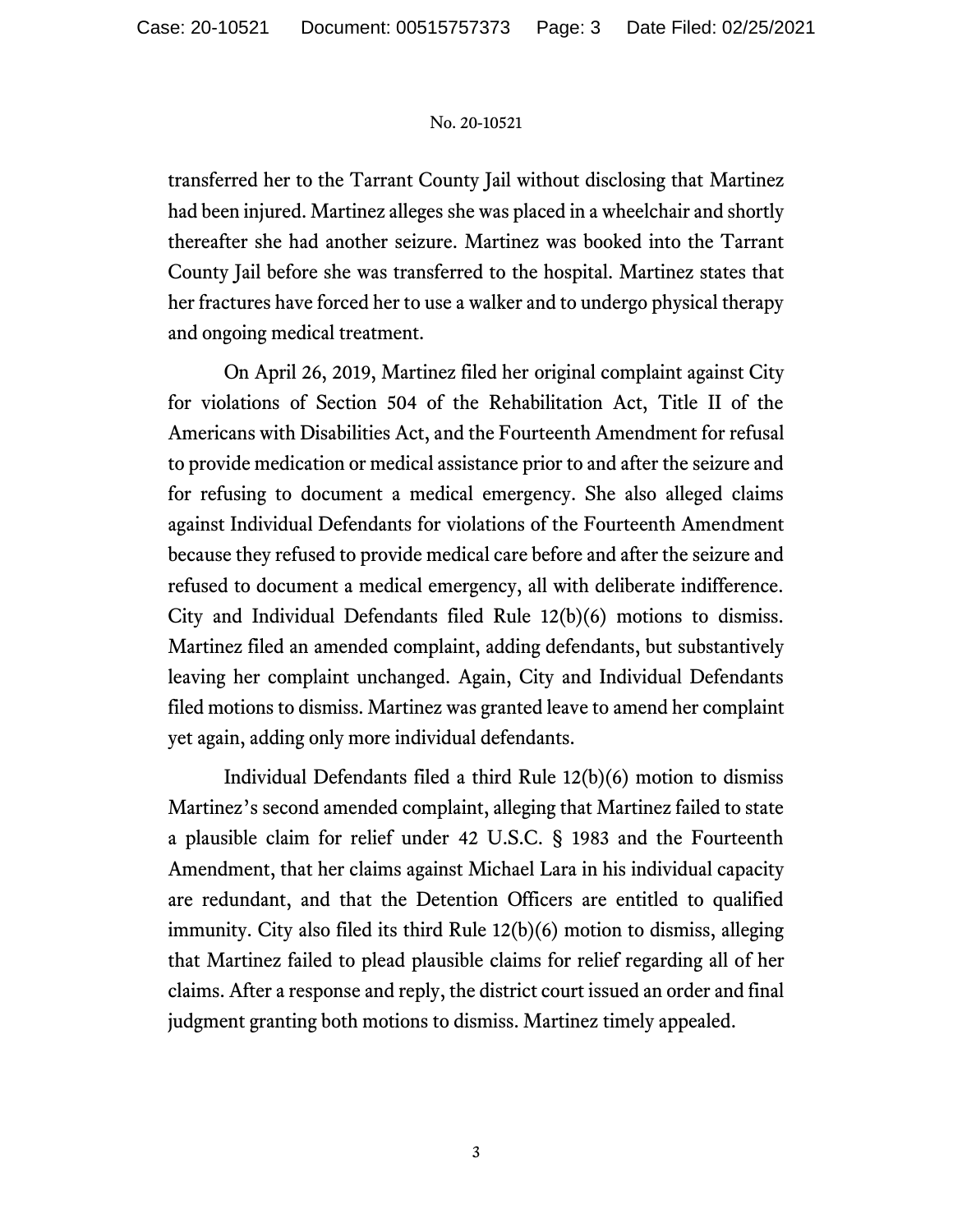#### II

We review the district court's grant of a motion to dismiss de novo. S*ee Budhathoki v. Nielsen*, 898 F.3d 504, 507 (5th Cir. 2018). Rule 8(a)(2) of the Federal Rules of Civil Procedure provides, in a general way, the applicable standard of pleading. It requires that a complaint contain "a short and plain statement of the claim showing that the pleader is entitled to relief," Fed. R. Civ. P. 8(a) (2), "in order to give the defendant fair notice of what the claim is and the grounds upon which it rests," *Bell Atl. Corp. v. Twombly,* 550 U.S. 544, 555 (2007). Although a complaint need not contain detailed factual allegations, the "showing" contemplated by Rule 8 requires the plaintiff to do more than simply allege legal conclusions or recite the elements of a cause of action. *Twombly*, 550 U.S. at 555.

Accordingly, "[w]e accept all well-pleaded facts as true and view those facts in the light most favorable to the plaintiff." *Whitley v. Hanna*, 726 F.3d 631, 637 (5th Cir. 2013). The facts, taken as true, must "state a claim that is plausible on its face." *Amacker v. Renaissance Asset Mgmt. LLC*, 657 F.3d 252, 254 (5th Cir. 2011). "A claim has facial plausibility when the plaintiff pleads factual content that allows the court to draw the reasonable inference that the defendant is liable for the misconduct alleged." *Ashcroft v. Iqbal*, 556 U.S. 662, 678 (2009). "Threadbare recitals of the elements of a cause of action, supported by mere conclusory statements," are not entitled to an assumption of truth. *Id*. Where a complaint is devoid of facts that would put the defendant on notice as to what conduct supports the claims, the complaint fails to satisfy the requirement of notice pleading. *Anderson v. U.S. Dep't of Housing & Urban Dev*., 554 F.3d 525, 528 (5th Cir. 2008).

### III

In their Rule 12(b)(6) motion, Individual Defendants argue Martinez failed to plead facts that are sufficient to permit a reasonable inference that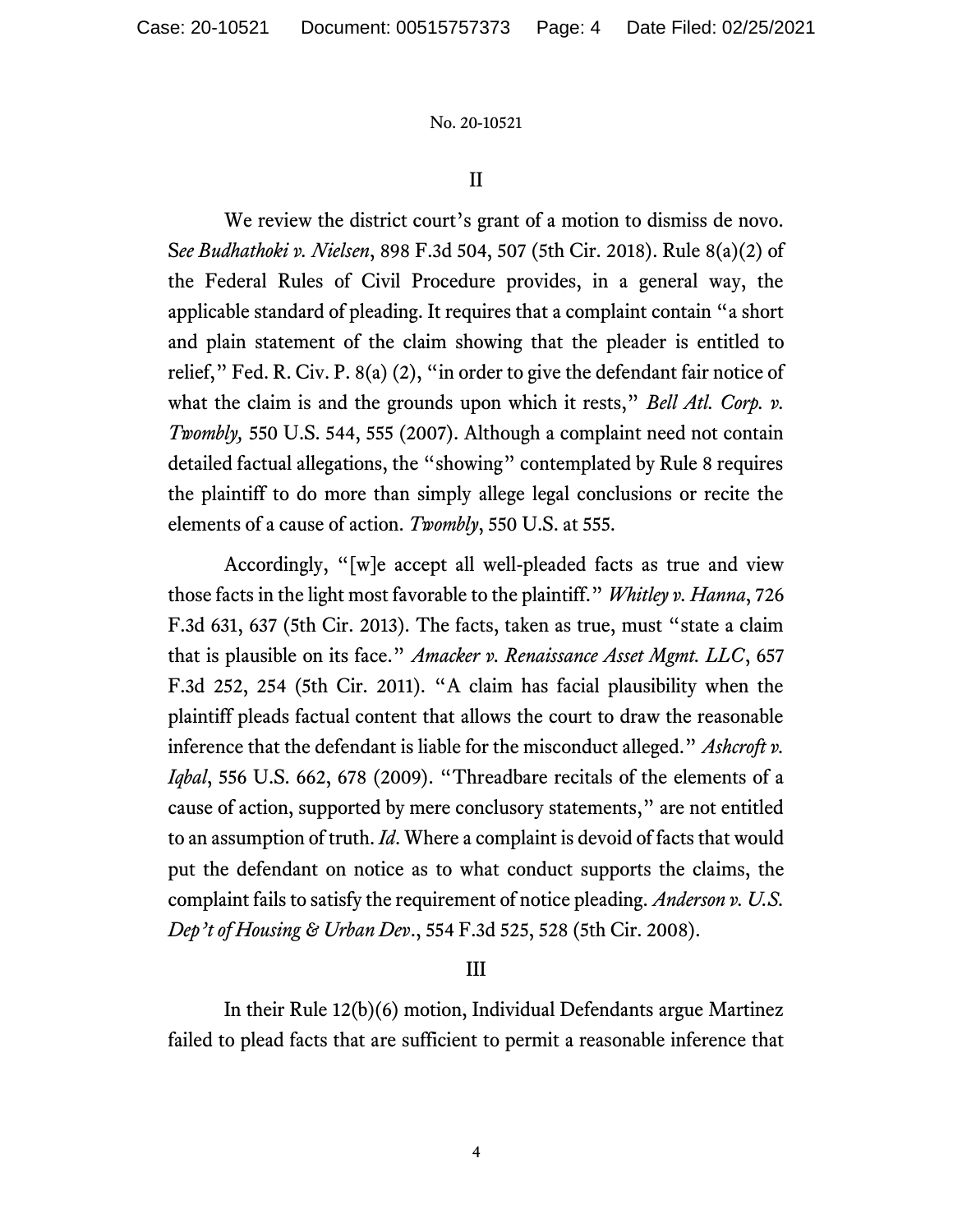her constitutional rights were violated by the detention officers. In particular, that Martinez, even after amending her complaint twice, continues to combine all the detention officers together in her allegations, which does not provide enough factual information as to the actions of each of the Individual Defendants.

# *Section 1983*

"To state a claim under § 1983, a plaintiff must allege facts showing that a person, acting under color of state law, deprived the plaintiff of a right, privilege or immunity secured by the United States Constitution or the laws of the United States." *Bryant v. Military Dep't of Miss*., 597 F.3d 678, 686 (5th Cir. 2010). Whether Martinez has a viable § 1983 claim requires examining two separate issues. First, it must be determined whether Martinez's complaint contains enough facts showing that her constitutional rights were violated, or whether the facts pled amount to a constitutional violation. Second, assuming that Martinez has stated a claim, a related issue is whether any of the Defendants are entitled to immunity for their actions.

# *Rights of Pretrial Detainees*

"The constitutional rights of a pretrial detainee…flow from both the procedural and substantive due process guarantees of the Fourteenth Amendment." *Hare v. City of Corinth, Miss.*, 74 F.3d 633, 639 (5th Cir. 1996) (citing *Bell v. Wolfish,* 441 U.S. 520 (1979)). "Since the State *does* punish convicted prisoners, but *cannot* punish pretrial detainees, a pretrial detainee's due process rights are said to be 'at least as great as the Eighth Amendment protections available to a convicted prisoner.'" *Id.* (quoting *City of Revere v. Massachusetts Gen. Hosp.,* 463 U.S. 239, 244 (1983)).

Under the Due Process Clause of the Fourteenth Amendment, the State owes "pretrial detainees…[a duty to provide] basic human needs, including medical care and protection from harm." *Hare*, 74 F.3d at 650; *see*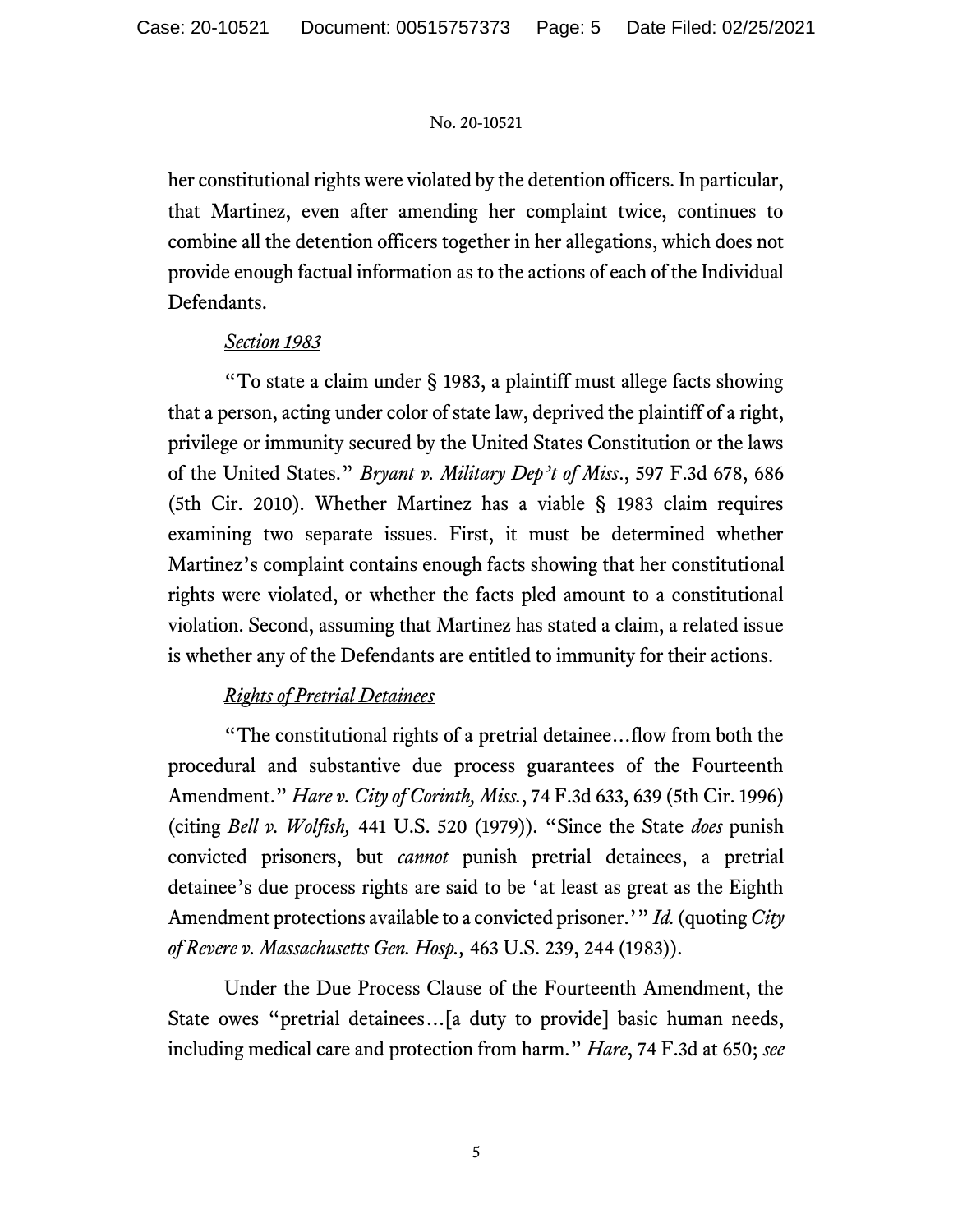U.S. Const. amend. XIV; *City of Revere*, 463 U.S. at 244. With regard to the failure to provide medical care, this court notes "a due process claim could never be based on a jail official's negligent failure to provide either medical care or protection from harm." *Hare*, 74 F.3d at 642; *see also Partridge v. Two Unknown Police Officers of Houston, Tex.*, 791 F.2d 1182, 1187 (5th Cir. 1986) (rejecting liability for merely negligent failure to provide medical care).

This court determines the legal standard used to measure the due process rights of pretrial detainees based on whether the detainee challenges the constitutionality of a condition of her confinement or whether she challenges an episodic act or omission of an individual government official. *Hare*, 74 F.3d at 644–45. There is no rule barring a plaintiff from pleading both alternative theories, and a court may properly evaluate each separately. *See Shepherd v. Dall. Cty.*, 591 F.3d 445, 452 n.1 (5th Cir. 2009). Martinez alleges both theories.

# a. Condition of Confinement

A challenge to a condition of confinement is a challenge to "general conditions, practices, rules, or restrictions of pretrial confinement." *Hare*, 74 F.3d at 644. When a plaintiff is challenging a condition of confinement, this court applies the test established by the Supreme Court in *Bell,* and asks whether the condition is "reasonably related to a legitimate governmental objective." *Id.* at 646; *Bell,* 441 U.S. at 539. "[I]f a restriction or condition is not reasonably related to a legitimate goal—if it is arbitrary or purposeless a court permissibly may infer that the purpose of the governmental action is punishment that may not constitutionally be inflicted upon detainees *qua*  detainees." *Bell*, 441 U.S. at 539. Because "[a] State's imposition of a rule or restriction during pretrial confinement manifests an avowed intent to subject a pretrial detainee to that rule or restriction," the plaintiff need not demonstrate that the state actor or municipal entity acted with intent to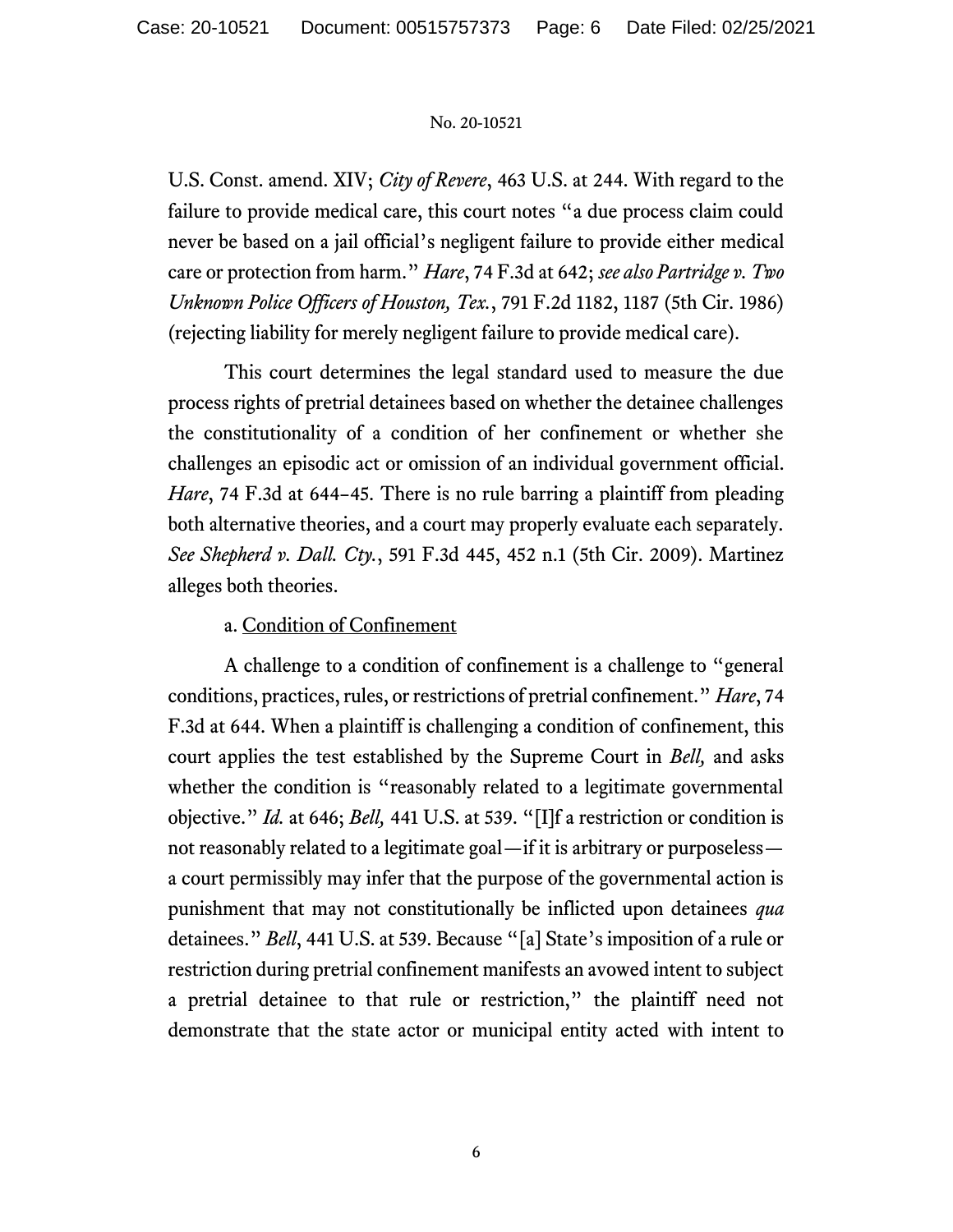punish. *Hare*, 74 F.3d at 644. Thus, "a true jail condition case starts with the assumption that the State intended to cause the pretrial detainee's alleged constitutional deprivation." *Id.* at 644–45.

# b. Episodic Acts or Omissions

An episodic-acts-or-omissions claim, by contrast, "faults specific jail officials for their acts or omissions." *Shepherd*, 591 F.3d at 452; *see also Scott v. Moore*, 114 F.3d 51, 53 (5th Cir. 1997) (en banc) ("[W]here the complainedof harm is a particular act or omission of one or more officials, the action is characterized properly as an 'episodic act or omission' case…"). In an episodic act or omission case, courts employ different standards depending on whether the liability of the individual defendant or the municipal defendant is at issue. *See Hare*, 74 F.3d at 649 n. 4.

Martinez "must establish that the official(s) acted with subjective deliberate indifference to prove a violation of [her] constitutional rights." *Flores v. Cty. of Hardeman*, 124 F.3d 736, 738 (5th Cir. 1997) (affirming summary judgment as to an individual defendant because there was no genuine issue of material fact indicating that he acted with deliberate indifference). "Deliberate indifference in the context of an episodic failure to provide reasonable medical care to a pretrial detainee means that: (1) the official was aware of facts from which an inference of substantial risk of serious harm could be drawn; (2) the official actually drew that inference; and (3) the official's response indicates the official subjectively intended that harm occur." *Thompson v. Upshur Cty*., 245 F.3d 447, 458–59 (5th Cir. 2001).

# *Fourteenth Amendment*

Martinez's Fourteenth Amendment claim is a medical-inattention claim. When officials demonstrate deliberate indifference to a pretrial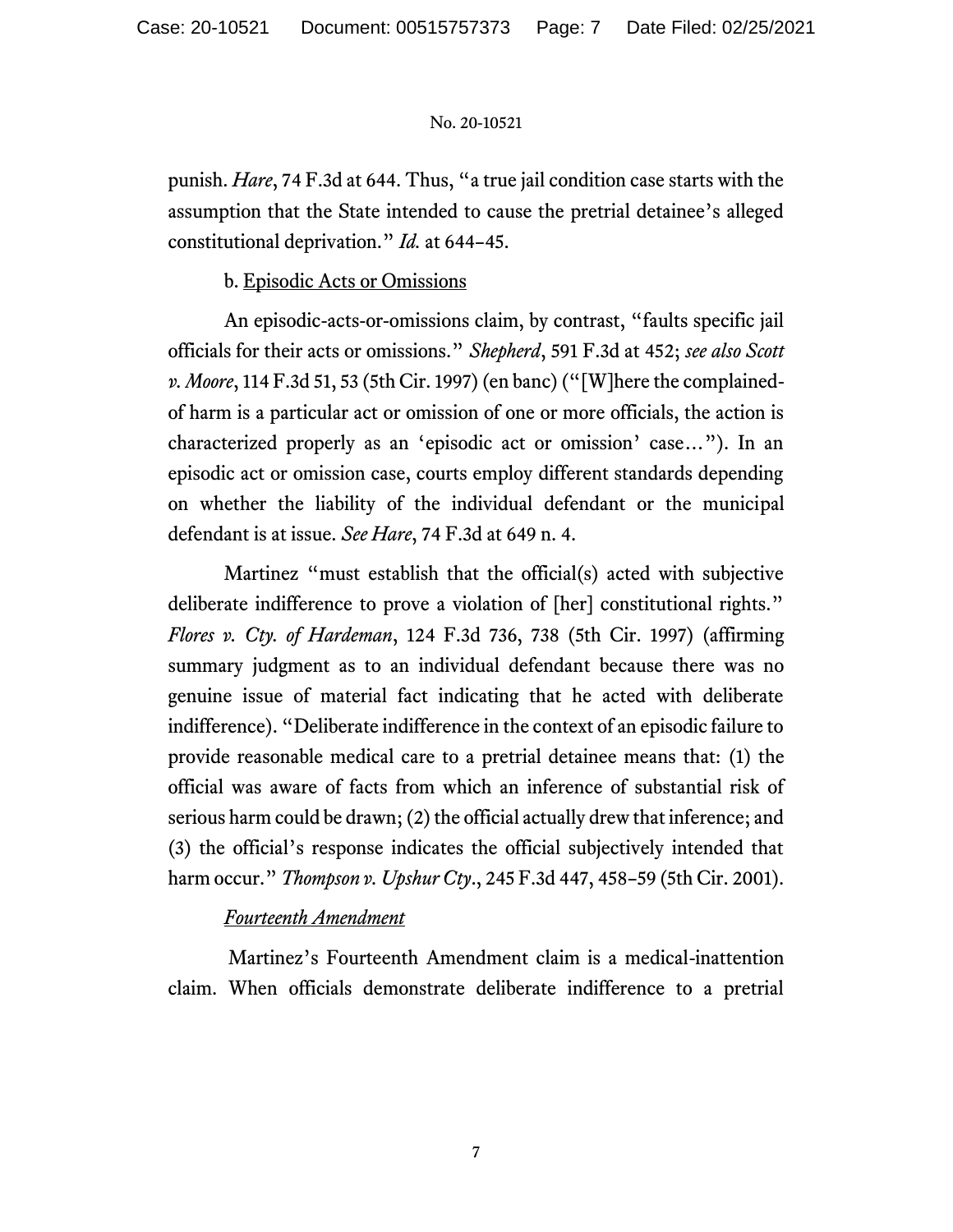detainee's serious medical needs, they violate the Fourteenth Amendment.<sup>2</sup> Deliberate indifference is a demanding standard*. See Domino v. Tex. Dep't of Criminal Justice*, 239 F.3d 752, 756 (5th Cir. 2001) (explaining that "deliberate indifference is an extremely high standard to meet"). It requires that an official both know the pretrial detainee faces "a substantial risk of serious harm" and disregard "that risk by failing to take reasonable measures to abate it." *Farmer v. Brennan*, 511 U.S. 825, 847 (1994).

# *Individual Defendants*

Martinez is correct that creating a category of multiple defendants into a clearly defined term does not, of itself, warrant dismissal. But while referring to a collective group of defendants is not a fatal pleading deficiency, "[e]ach defendant is [still] entitled to know what he or she did that is asserted to be wrongful." *Heartland Consumer Products LLC v. DineEquity, Inc.*, No. 1:17-CV-01035-SEB-TAB, 2018 WL 465784, at \*4 (S.D. Ind. Jan. 18, 2018). Deliberate indifference, however, cannot be shown through the actions of the cumulative group. *See Lawson v. Dallas Ct*y., 286 F.3d 257, 262 (5th Cir. 2002). Instead, each named member of that group must be shown to have acted, independently, with deliberate indifference. *Id*. The court disregards bare assertions of collective responsibility, unsupported by concrete factual allegations. *See Iqbal*, 556 U.S. at 678 ("Nor does a complaint suffice if it

<sup>&</sup>lt;sup>2</sup> *Hare*, 74 F.3d at 647-48. The deliberate-indifference analysis under the Eighth and Fourteenth Amendments are the same. Therefore, cases discussing deliberate indifference in the Eighth Amendment context are applicable in this analysis. *See id*. at 647 ("[N]o constitutionally relevant difference exists between the rights of pretrial detainees and convicted prisoners to be secure in their basic needs. Since the Supreme Court has consistently adhered to a deliberate indifference standard in measuring convicted prisoners' Eighth Amendment rights to medical care and protection from harm, we adopt a deliberate indifference standard in measuring the corresponding set of due process rights of pretrial detainees.").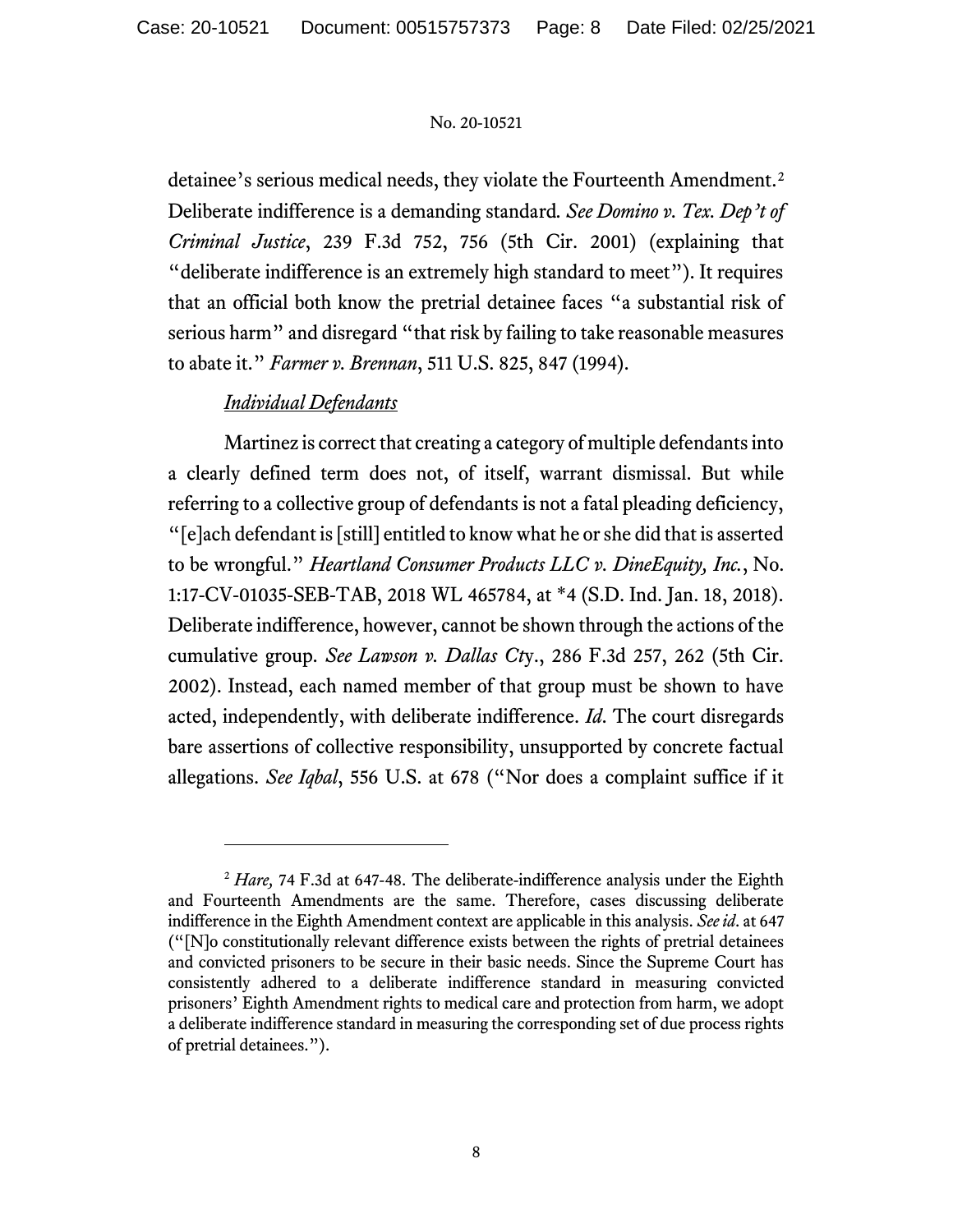tenders naked assertion[s] devoid of further factual enhancement." (quoting *Twombly*, 550 U.S. at 557)).

The mere fact that a detention officer was clocked in at the Jail while Martinez was housed there is not enough to impose individual liability for a claim under Section 1983 with sufficient specificity. As the Seventh Circuit has noted, "liability is personal." *Bank of Am., N.A. v. Knight*, 725 F.3d 815, 818 (7th Cir. 2013). Because the notice pleading requirement of the Federal Rules of Civil Procedure entitle each defendant to know what he or she did that is asserted to be wrongful, allegations based on a "theory of collective responsibility" cannot withstand a motion to dismiss. *Id*. (affirming dismissal of complaint because "a complaint based on a theory of collective responsibility must be dismissed.")

Martinez's only allegation against Officer Dudek is that he completed her intake form. This lone allegation does not state a claim because there is no allegation that he failed to act. There are also no allegations that would demonstrate that Dudek subjectively intended Martinez to be harmed by documenting her alleged condition nor that he was responsible for treating her. Martinez's claim against the Dudek is dismissed.

Martinez asserts officers typically shared info via email, including descriptions and medical information. While she was detained, Martinez was moved to another cell (D2), which, she alleges, is designated for inmates experiencing medical issues. Martinez's specific contention against Defendants Robert Boykin, Dwight Thompson, Melany Krazer, Donald Maywald, and Terry Moore is that each sent a briefing e-mail while Martinez was detained. Boykin acknowledged in an email on the day of the seizure that Martinez was in that cell. Another email, sent on the same day hours later from another officer, describes D2 as being empty. To connect knowledge conscience and intentional decision to refuse to help—with the other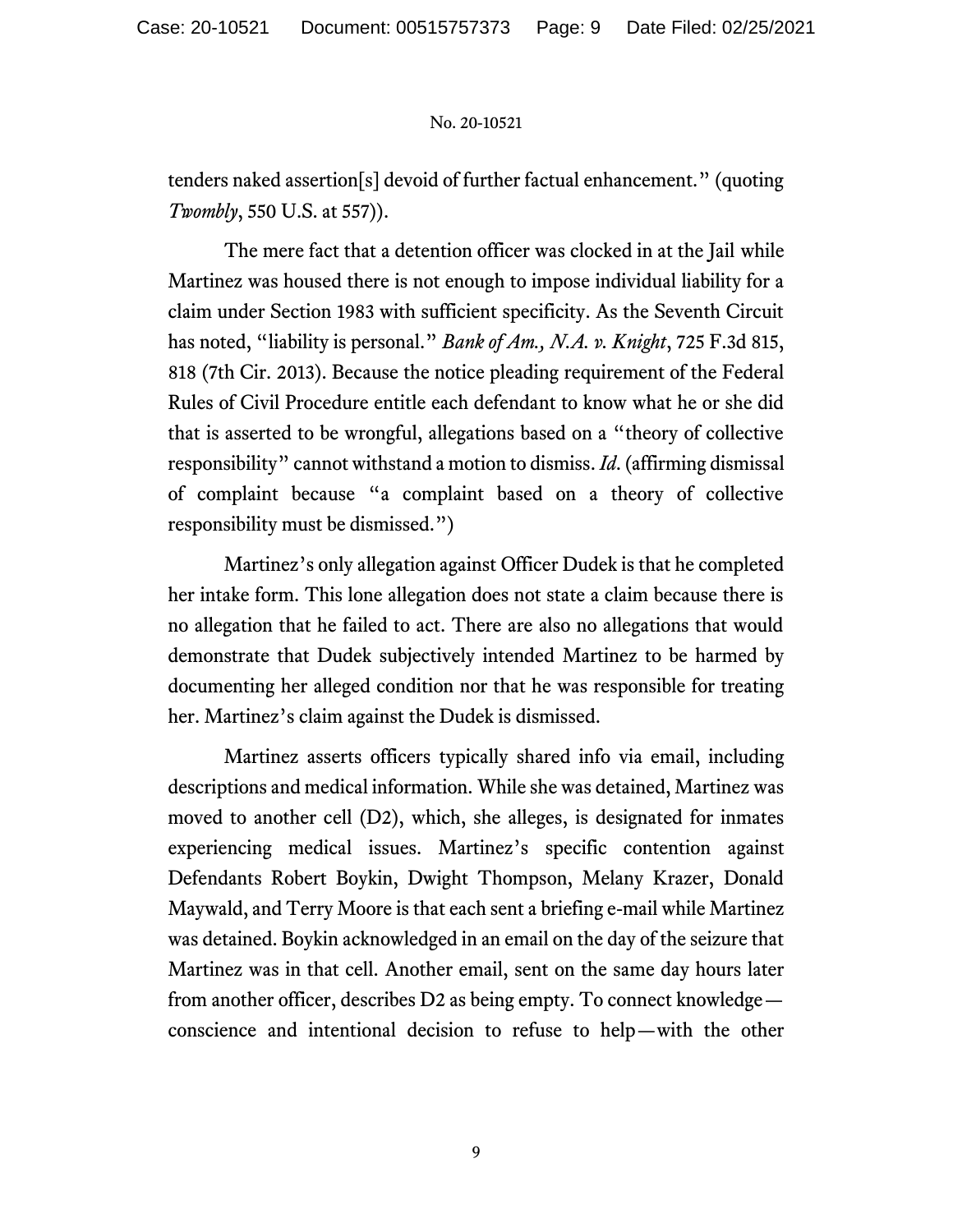defendants, Martinez asserts the briefing emails were exchanged with and actually viewed by *all* officers, regardless of other responsibilities and shift activities going on at the facility. Boykin allegedly told Martinez to "sit down and shut up" because he believed people were unable to know when they would have a seizure. It's unclear how soon after this interaction Martinez had a seizure.

Everything else, including the complaint sections "refusal to produce medication or medical assistance prior to seizure" and "refusing to document medical emergency," refer to the Individual Defendants collectively and without specific distinction as to individual knowledge possessed, and the action and/or inaction committed by each. Martinez's conclusory allegations fail to provide any detail as to how these individuals specifically violated Section 1983 and her Fourteenth Amendment rights by being deliberately indifferent to her serious medical needs. Further, there are no allegations to support that they actually drew the inference that their acts or omissions could *cause* Martinez serious harm and that they acted or failed to act with the intent to harm Martinez. The claims against the Boykin, Thompson, Krazer, Maywald, and Moore are dismissed.

Martinez asserts no specific, substantive allegations against defendants Justin Smith, Dalya Hasan, Desiree Monsivais, Juan Morales, James Poole, Gavin Colby, Michael Birkes, Michael Castro, Grant Victorious, Shronda Davis, or Jeffrey Menton other than that they were working at the Jail at some point during Martinez's incarceration from November 27, 2017 through November 30, 2017.<sup>3</sup> These allegations are not sufficient to state a claim for deliberate indifference because they fail to show

<sup>&</sup>lt;sup>3</sup> Negrete and Sourber were identified by name in the complaint as having provided Martinez with Tylenol.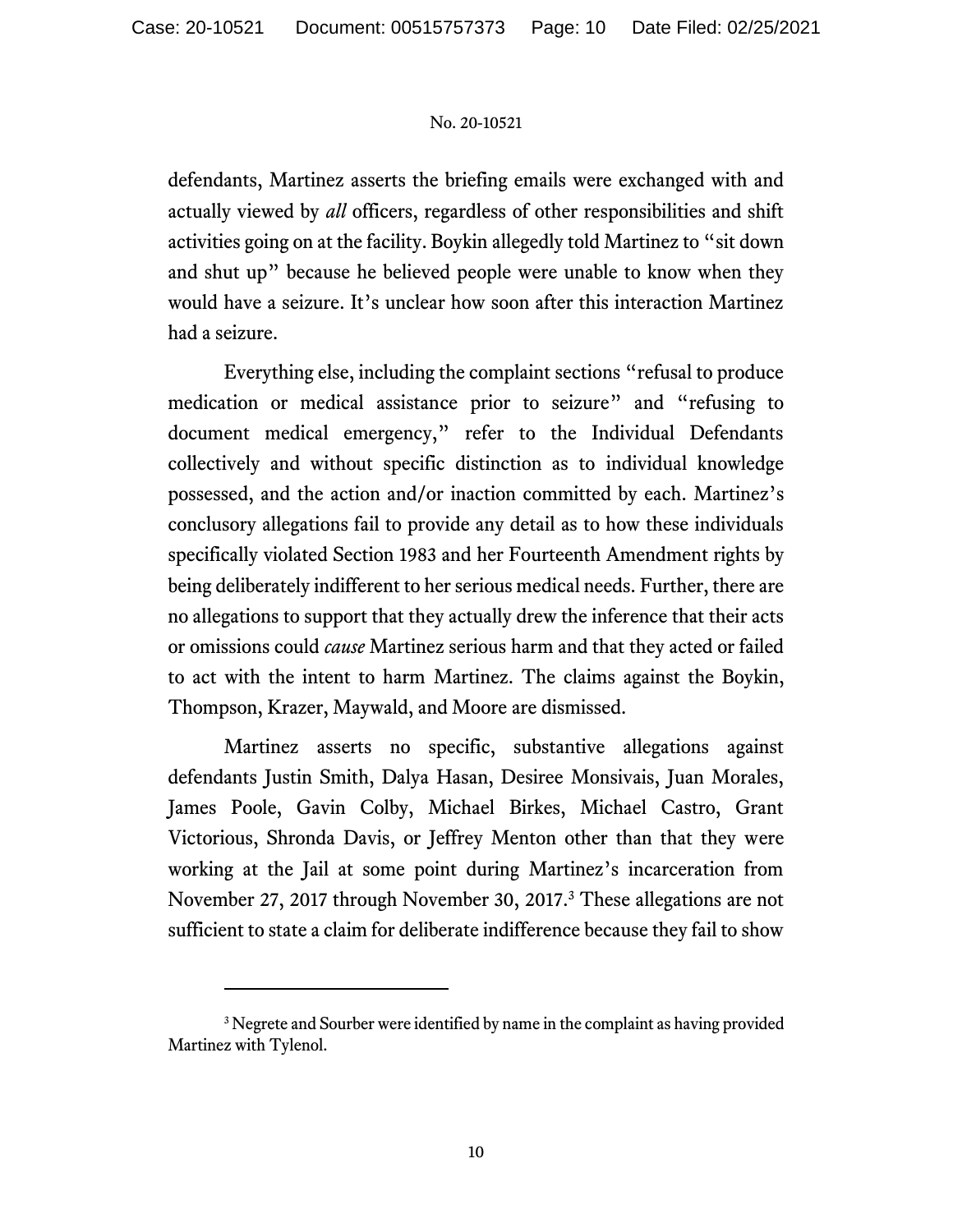these Defendants acted or failed to act with the required mental state. Accordingly, Martinez's claims against the Individual Defendants are dismissed.

### *Michael Lara*

Martinez asserts claims against Michael Lara both individually and in his official capacity. Martinez alleges that Lara failed to supervise or train the other Individual Defendants and knew of the risk this created. "Supervisory prison officials may be held liable for a Section 1983 violation only if there was personal involvement in the constitutional deprivation, or a sufficient causal connection between the supervisor's wrongful conduct and the constitutional violation." *Fortune v. McGee*, 606 F. App'x 741, 743 (5th Cir. 2015). Because Martinez has failed to state a claim against Individual Defendants for deliberate indifference, Martinez has failed to state the causation element of a Section 1983 claim against Lara for his failure to supervise and train. *See Rios v. City of Del Rio*, 444 F.3d 417, 425 (5th Cir. 2006) ("It is facially evident that [the test for supervisory liability] test cannot be met if there is no underlying constitutional violation."). Martinez's claims against Michael Lara are dismissed.

# IV

Martinez next argues that the district court erred in granting City's motion to dismiss and whether she was discriminated against because of her disability. City argues the district court properly dismissed Martinez's claims because she failed to plead sufficient facts to show she was discriminated against because of her disability nor did she plead sufficient facts to support a finding that City violated her constitutional rights by a pervasive practice of failing to provide medical care or documenting medical emergencies.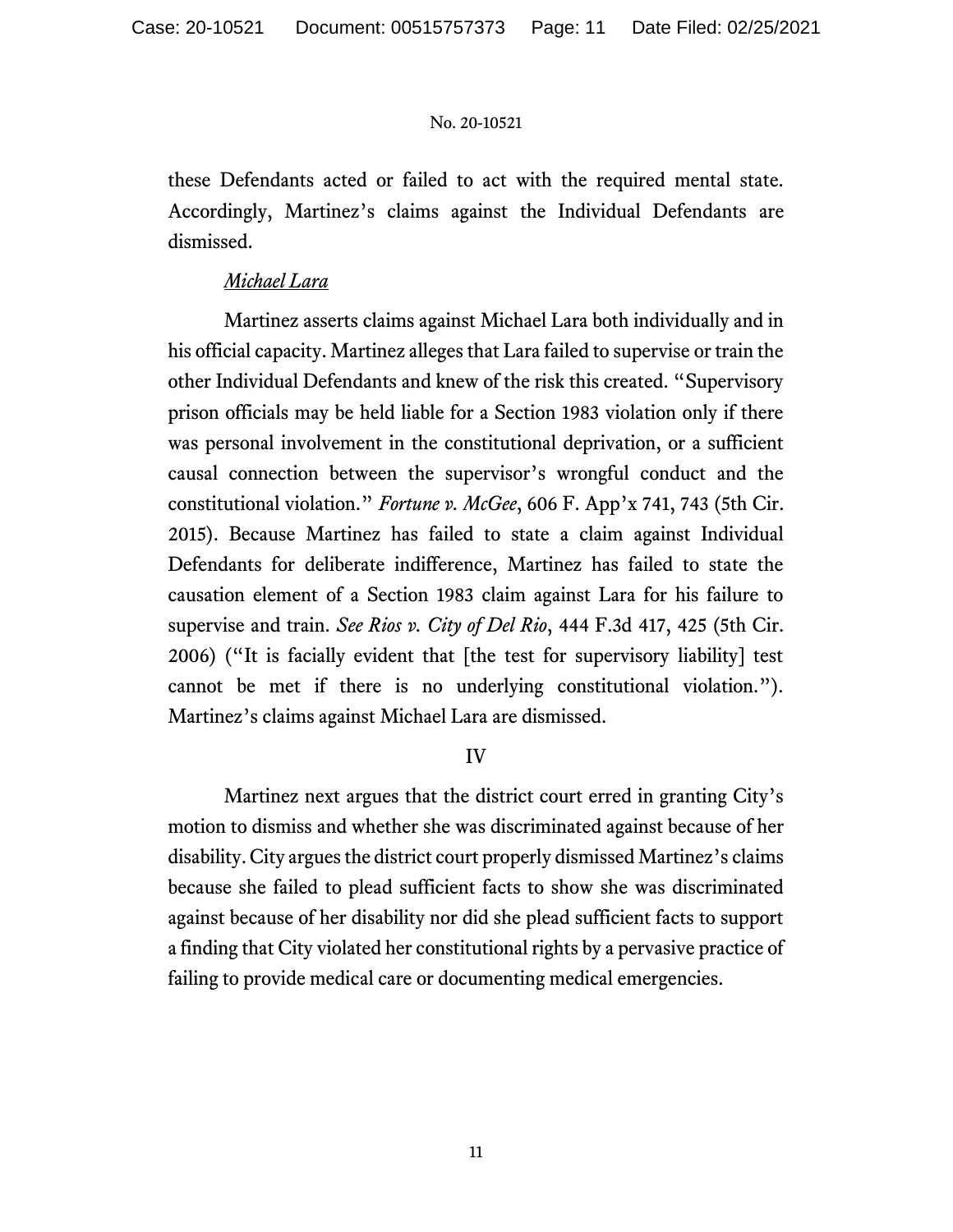#### *Americans with Disabilities Act*

Title II of the ADA protects against disability discrimination in the provision of public services, and provides:

[N]o qualified individual with a disability shall, by reason of such disability, be excluded from participation in or be denied the benefits of the services, programs, or activities of a public entity, or be subjected to discrimination by any such entity.

#### 42 U.S.C. § 12132.

To state a Title II ADA claim, a plaintiff must allege facts demonstrating that (1) the plaintiff is a qualified individual within the meaning of the ADA; (2) the plaintiff is being excluded from participation in, or being denied benefits of services for which the public entity is responsible, or is otherwise being discriminated against by a public entity; and (3) that such exclusion, denial of benefits, or discrimination is by reason of the plaintiff's disability. *See Hale v. King*, 642 F.3d 492, 499 (5th Cir. 2011); *Melton v. Dall. Area Rapid Transit*, 391 F.3d 669, 671–72 (5th Cir. 2004).

Martinez alleges that she satisfies these elements because (1) she is a qualified individual as someone who suffers from epilepsy; (2) she was denied benefits because she was denied access to non-emergency or chronic medical care in the form of medication that would have prevented a seizure; and (3) she was denied these benefits because of her disability. Martinez asserts that she was denied access to necessary medical care because it was more expensive to treat a person with a chronic condition than to wait for the pretrial detainee's medical condition to become acute and send the pre-trial detainee to the hospital and this fact alone satisfies the third element.

City does not challenge that Martinez has epilepsy but contends that Martinez's allegations in support of the third element are conclusory statements. Threadbare recitals of the elements of a cause of action,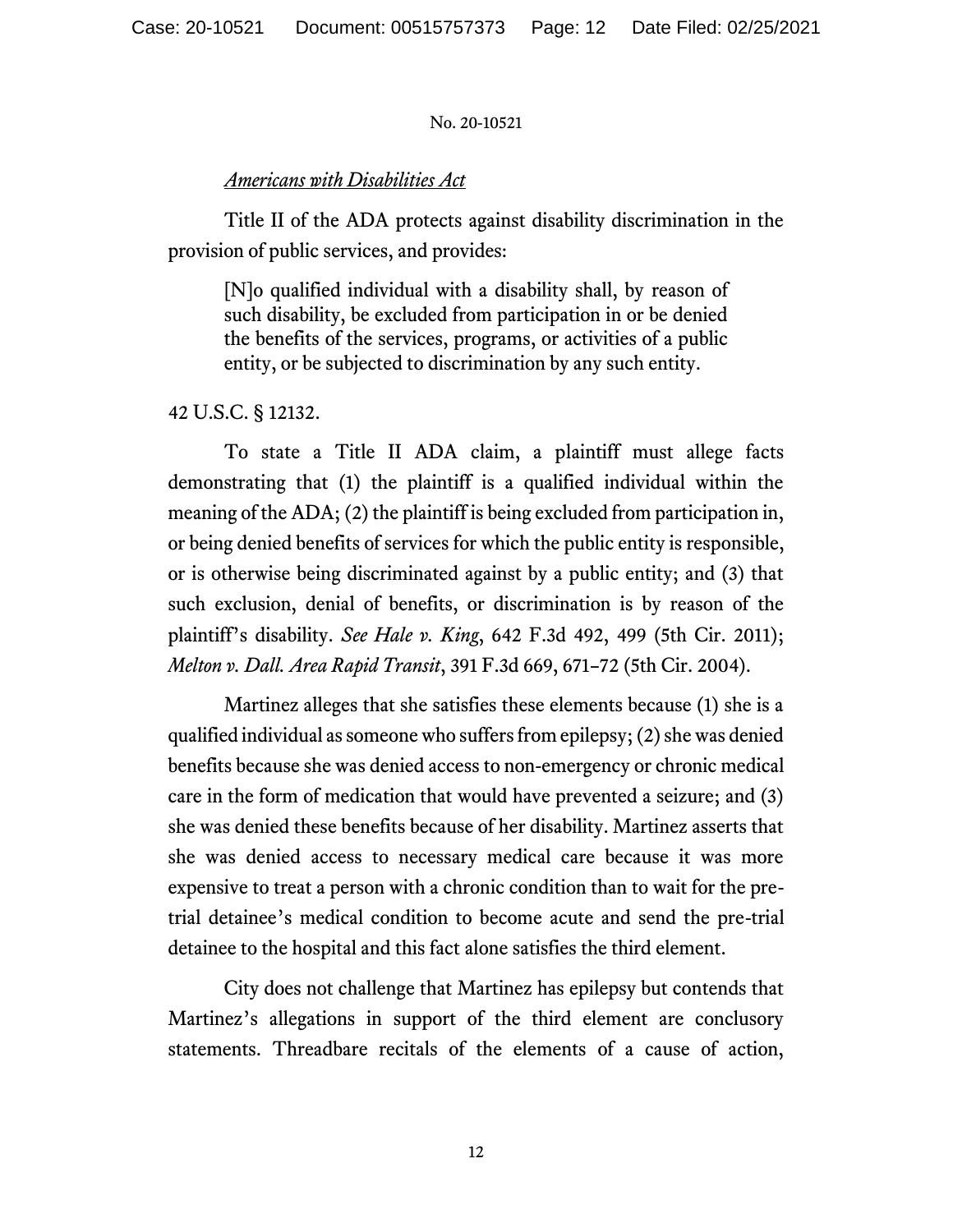supported by mere conclusory statements, do not suffice to show that Martinez is entitled to relief. *See Iqbal*, 556 U.S. at 678.

After two amendments, Martinez still fails to satisfy the third element of her ADA claim. While Martinez alleges that she had epilepsy and was denied access to non-emergency and chronic medical care, she does not allege or explain *how* her alleged disability of epilepsy *prevented* her access to City's non-emergency or chronic medical care. *Delano-Pyle v. Victoria Cty., Tex*., 302 F.3d 567, 574 (5th Cir. 2002) (a plaintiff suing for a violation of the ADA may recover compensatory damages only on a showing of intentional discrimination). The fact that Martinez alleges a disability and that she was denied benefits does not necessarily mean that her disability was the *reason* she was denied benefits. *See Hay v. Thaler*, 470 F. App'x 411, 418 (5th Cir. 2012) (affirming dismissal of ADA claim when the plaintiff did "not allege, much less explain, how his alleged disabilities made it more difficult for him to access the benefits of TDCJ's services or gave him less meaningful access to those services"). We affirm dismissal of Martinez's Title II ADA claim.

# *Rehabilitation Act*

Martinez also asserts a claim against the City under Section 504 of the Rehabilitation Act, 29 U.S.C. § 794(a), based on the allegation that Martinez was "deprived of access to medical care by a policy that prohibits nonemergency medical care for disabled inmates who require a continuum of care and instead only calls for care when symptoms such as seizures are acute."

Section 504 of the Rehabilitation Act protects against disability discrimination by recipients of federal funding and provides that:

No otherwise qualified individual with a disability in the United State…shall, solely by reason of her or his disability, be excluded from the participation in, be denied the benefits of, or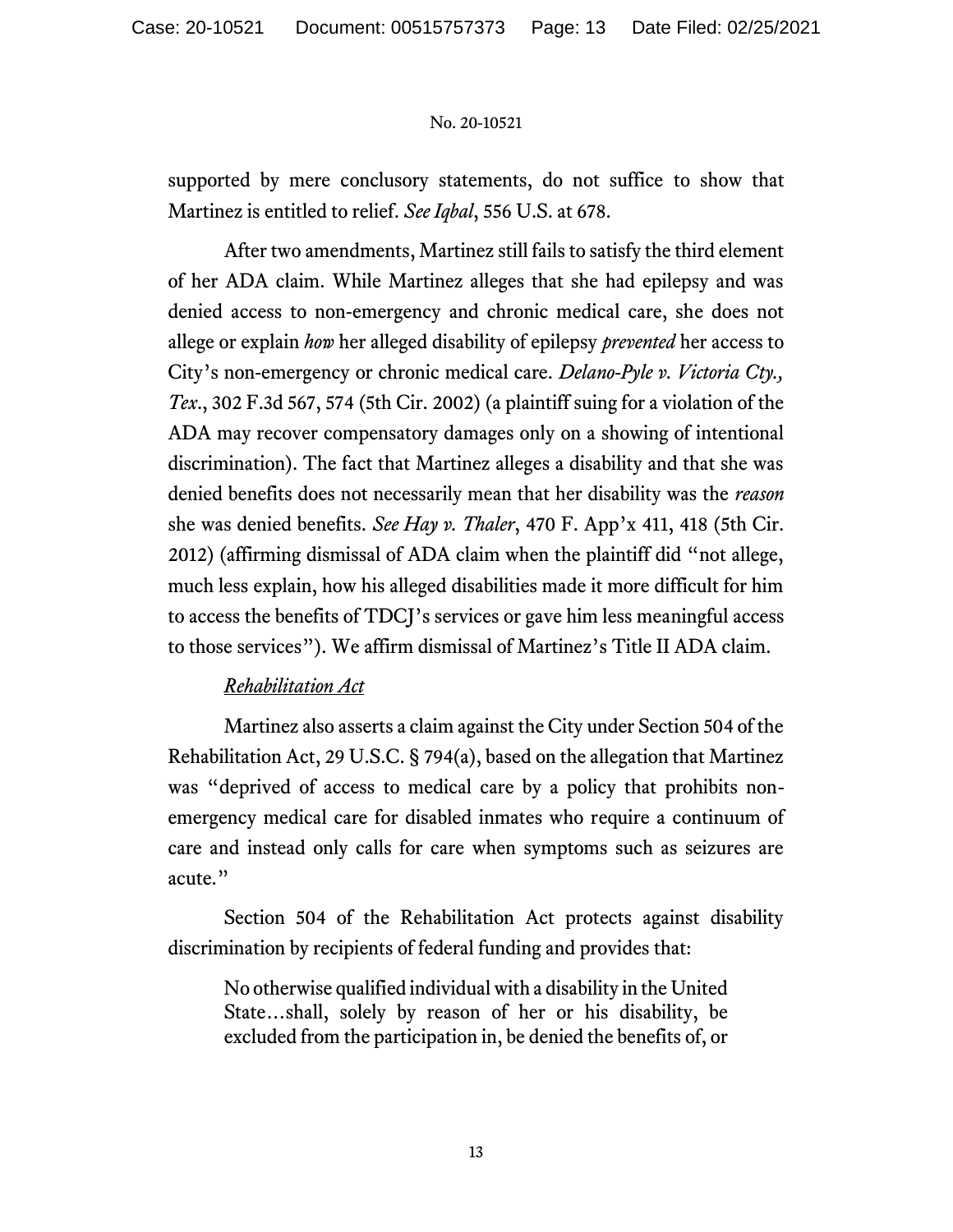be subjected to discrimination under any program or activity receiving Federal financial assistance.

29 U.S.C. § 794(a).

Martinez alleges that she was denied access to necessary medical care because it was more expensive in terms of personnel costs and medical costs to treat a person with a chronic condition than to wait for the pre-trial detainee's medical condition to become acute and send the pre-trial detainee to the hospital. However, Martinez fails to satisfy the causation element of her claim—that she was denied benefits of non-emergency chronic medical care *because* of her epilepsy. *See Hay*, 470 F. App'x 411, 418 (5th Cir. 2012). We affirm the dismissal of Martinez's claim against City under Section 504 of the Rehabilitation Act.

### *Monell Claim*

Martinez next alleges two claims under *Monell*: that the City violated her rights under the Fourteenth Amendment and under Section 1983 based on the conditions of her confinement. Municipal liability under Section 1983 requires proof of three elements: a policymaker; an official policy; and a violation of constitutional rights whose "moving force" is the policy or custom. *Monell v. Dep't of Soc. Servs. of N.Y.,* 436 U.S. 658, 694 (1978). To satisfy the first element, Martinez must adequately plead the facts to show that an official policy was promulgated or ratified by a municipal policymaker. *Groden v. City of Dallas*, 826 F.3d 280, 283 (5th Cir. 2016). "A 'policymaker' must be one who takes the place of the governing body in a designated area of city administration." *Webster*, 735 F.2d at 841 (quoting *Bennett v. City of Slidell*, 728 F.2d 762, 769 (5th Cir. 1984)). "City policymakers not only govern conduct; they decide the goals for a particular city function and devise the means of achieving those goals. [T]hey are not supervised except as to the totality of their performance." *Bennett*, 728 F.2d at 769.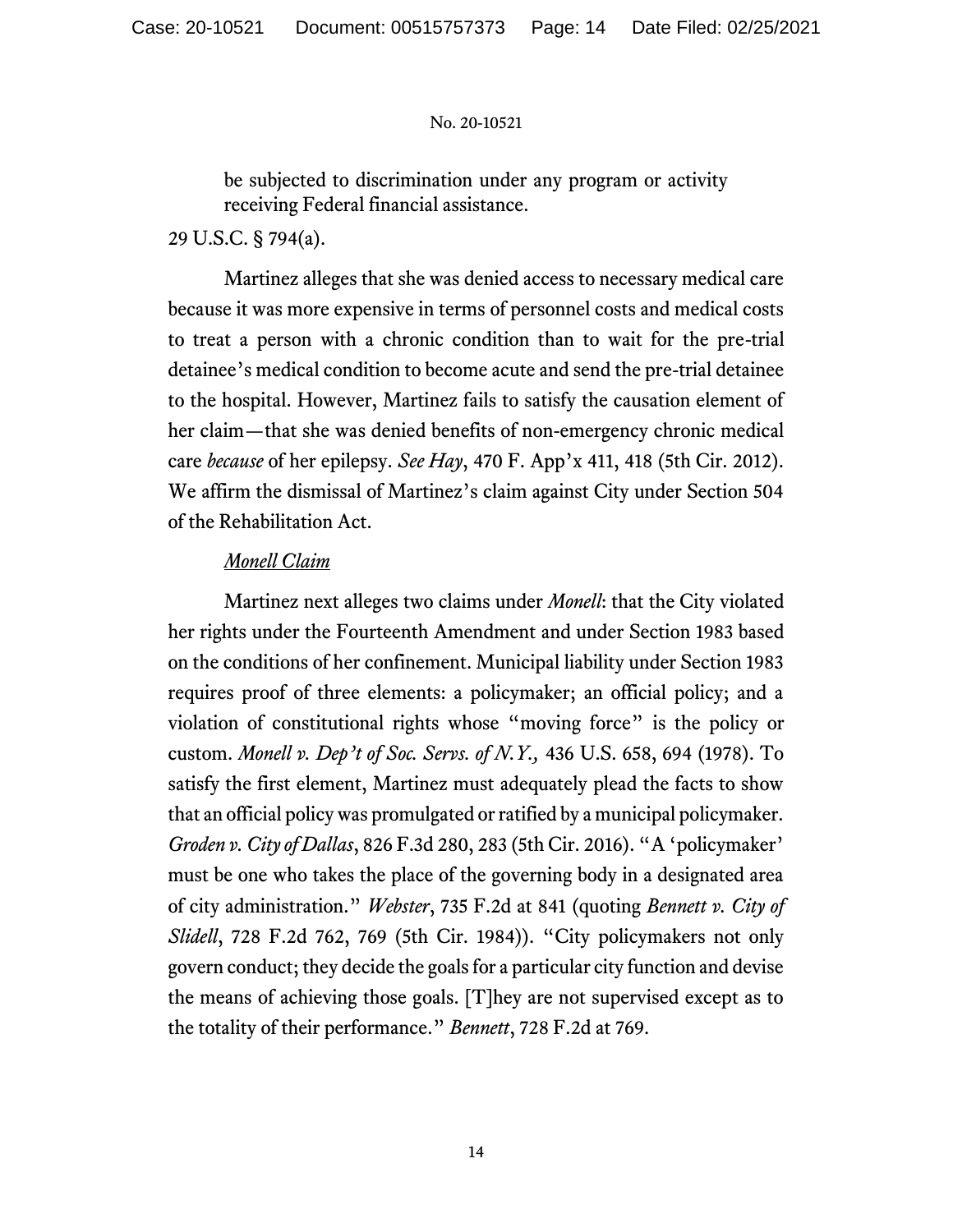There is a fundamental difference between decision makers and policymakers. "Discretion to exercise a particular function does not necessarily entail final policymaking authority over that function." *Bolton v. City of Dallas*, 541 F.3d 545, 548-49 (5th Cir. 2008) (per curiam). A municipality is liable *only* for acts directly attributable to it "through some official action or imprimatur." *Piotrowski v. City of Houston*, 237 F.3d 567, 578 (5th Cir. 2001) (emphasis added). A city is not liable under Section 1983 on the theory of respondeat superior. *See Monell*, 436 U.S. at 694.

To state a conditions-of-confinement claim, a plaintiff must allege (1) "a rule or restriction or…the existence of an identifiable intended condition or practice…[or] that the jail official's acts or omissions were sufficiently extended or pervasive; (2) which was not reasonably related to a legitimate governmental objective; and (3) which caused the violation of [the inmate's] constitutional rights." *Estate of Henson v. Wichita Cty*., 795 F.3d 456, 468 (5th Cir. 2015). In an episodic-act-or-omission case against a municipality, "an actor is usually interposed between the detainee and the municipality, such that the detainee complains first of a particular act of, or omission by, the actor and then points derivatively to a policy, custom or rule (or lack thereof) of the municipality that permitted or caused the act or omission." *Flores,* F.3d at 738. To succeed in holding City liable, Martinez must demonstrate an employee's subjective indifference and additionally that the employee's act "resulted from a municipal policy or custom adopted or maintained with objective deliberate indifference to her constitutional rights. *Hare*, 74 F.3d at 649 n. 14.

Martinez bases her *Monell* claims on the City's alleged failure to train detention officers on how to provide medical care. A *Monell* claim for failure to train may be brought "[o]nly where a municipality's failure to train its employees in a relevant respect evidences a 'deliberate indifference' to the rights of its inhabitants," thereby showing the necessary "policy or custom"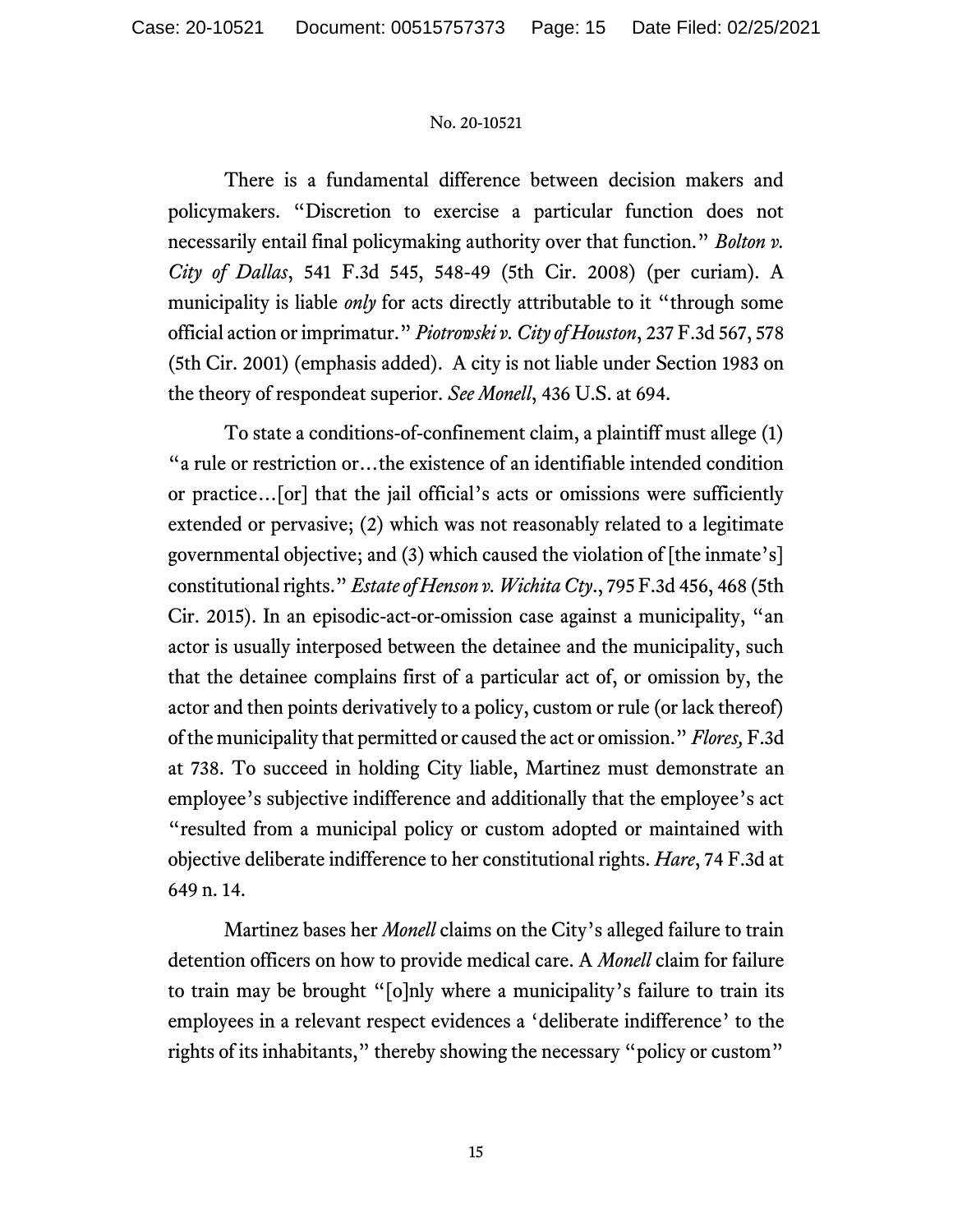to establish § 1983 liability. *City of Canton v. Harris*, 489 U.S. 378, 389, (1989). Martinez relies on *Groden* and *Geers* to support her claim that she has sufficiently pled a claim under *Monell*. *See Groden,* 826 F.3d 280 and *Blanchard-Daigle v. Geers*, 802 F. App'x 113, 117 (5th Cir. 2020). Martinez argues that because she named the entity and the person in charge of the entity, she met her burden in the context of Rule 12(b)(6) under *Groden*. This is a flawed interpretation of *Geers*.

Martinez fails to allege any policymaker who acted to ratify an unconstitutional policy. Martinez's complaint does not contain any specific City policy, nor does she plead any facts that would permit the conclusion that the unidentified custom or policy was the "moving force" behind the detention officers' alleged misconduct.

Further, Martinez fails to provide non-conclusory allegations of a pervasive practice on behalf of the City for failing to provide medical care or document medical emergencies. As this court has previously noted, "a detainee challenging jail conditions must demonstrate a pervasive pattern of serious deficiencies in providing for his basic human needs; any lesser showing cannot prove punishment in violation of the detainee's Due Process rights." *Shepherd*, 591 F.3d at 454.

Because Martinez fails to provide non-conclusory allegations or allege facts to support the second and third elements of her *Monell* claims under either an episodic acts or conditions of confinement theory, her *Monell* claims are dismissed.

# *Failure to Train*

Lastly, Martinez has failed to state a failure to supervise or train claim because she failed to state a claim that her rights were violated by any of the Individual Defendants. *See Rios*, 444 F.3d at 425. Moreover, Martinez fails to allege facts, other than her alleged incident, to show City engages in a